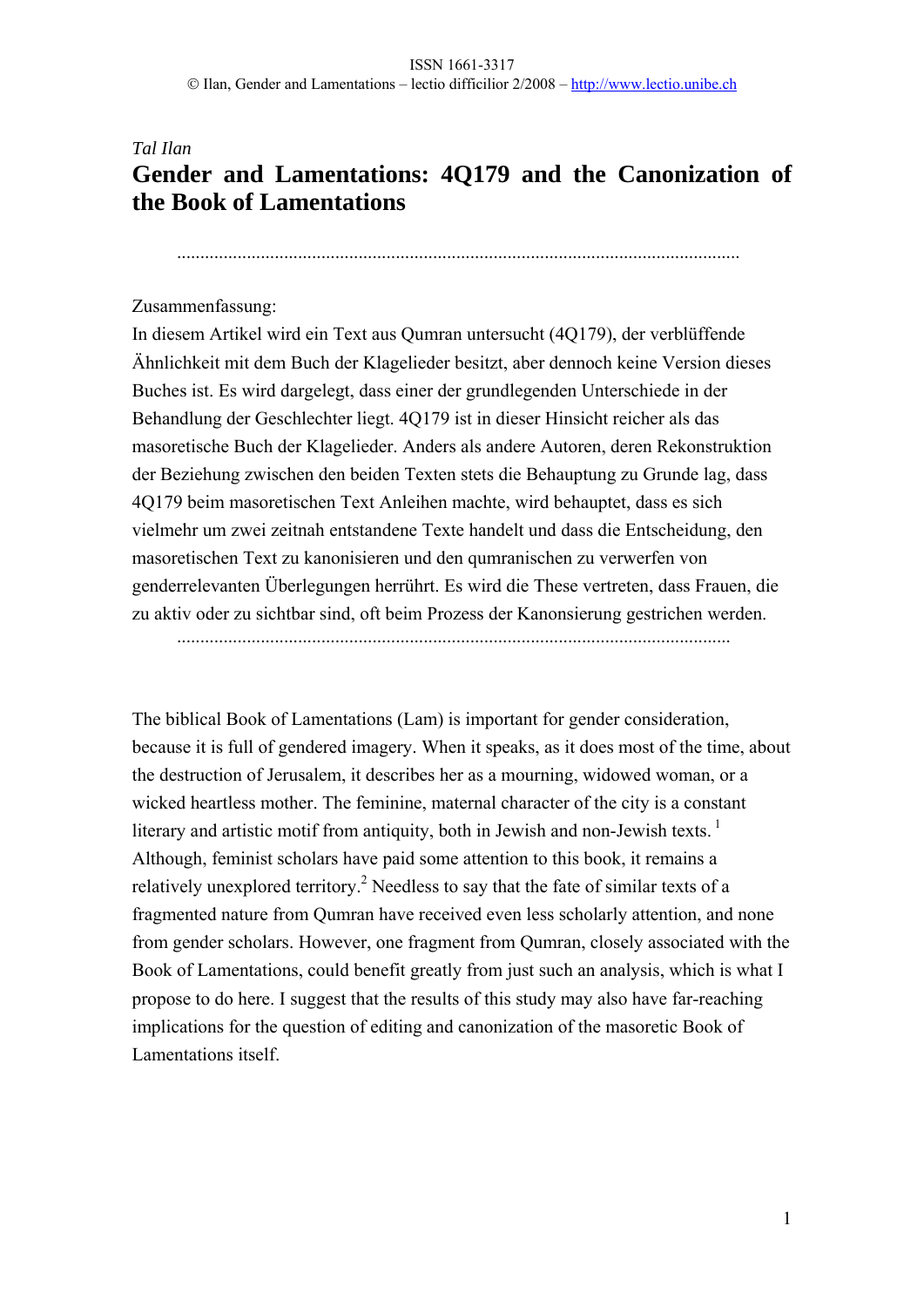The text, known as  $4Q179$ , runs as follows:<sup>3</sup> Fragment. 1, Column. I

.1 ...] ר עוונותינו ואין לאלידינו כי לוא שמע[נו

- .2 ] יהודה לקורותנו כל אלה ברוע [
- .3 ]את בריתו אוי לנו[ .4 ]היה לשרפת אש והפכה [
- .5 יק]ר תפאר[ת]נו וניחוח אין בו בבי[ת
	- .6 ]חצרות קודשנו היו
- .7 ] כנ [ ] יתום ירושלים עיר
	- .8 ] לחיה ואין מ[חריד ] ורחובותיה
		- .9 ]ן היו כל ארמונותיה שממו
		- .10 ] ובאי מועד אין בם כל ערי
		- .11 ] נחלתנו היתה כמדבר בארץ לוא
	- .12 זרועה כ]ל שמ[ח]ה לוא נשמ{ש}עה בה ודורש
	- נו [ ]כול חובינו תי .13 ]ל אנוש למכאוב
		- .14 פ]שעינו ינ[ ]חטאותינו

Fragment I, Column II

- .1 אוי לנו כי אף אל עלה[
	- .2 ונגוללה עם המתים [
		- .3 כמשונאה יש[
- .4 לעוליהן ובת עמי אכזריה [
	- .5 עלומיה שוממו בני [
	- .6 מלפני חורף בדל ידיהן [
		- .7 אשפתות מדור ביתו[
	- .8 שאלו מים ואי[ן] מגי[ר
		- .9 המסלאים [ב]פז תו[
- אמונים עלי תול[ע <sup>ה</sup> .10 וחפץ אין בו
	- .11 וכתם טוב עדים נושאים הלב[
		- .12 ומשי תכלת וריקמה מו[
	- ציון {היקרים} הרכות בם <sup>ת</sup> .13 בנו

## Fragment. 2

- .1 .2
- .3 ]ם בכ] ]ע באהלך[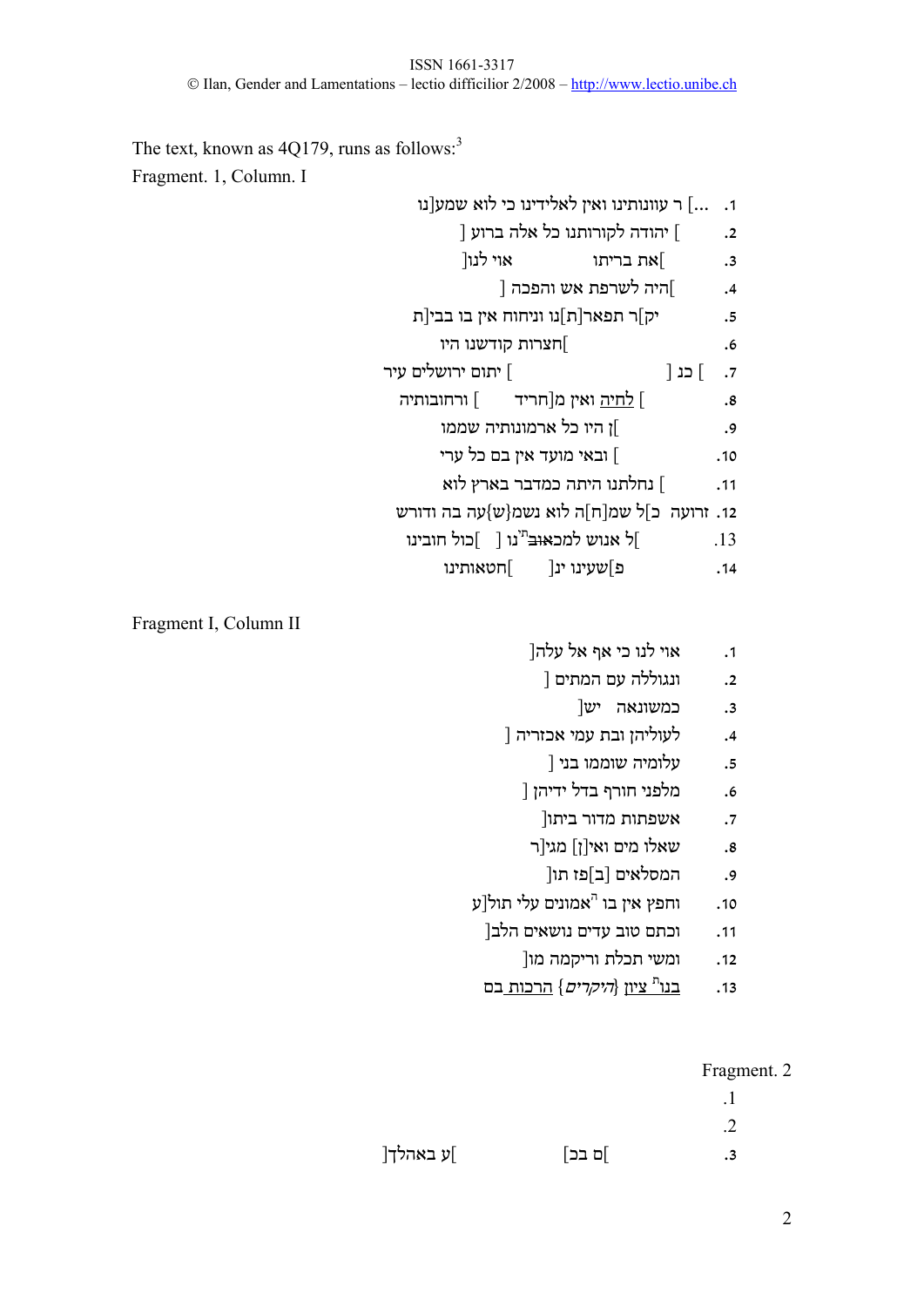ISSN 1661-3317 © Ilan, Gender and Lamentations – lectio difficilior 2/2008 – http://www.lectio.unibe.ch

.4 איכה ישבה] בדד העיר[ ] י [ ירוש]לים [ .5 בגו]ים שרתי כל לאומ[ים] שוממה כעזובה וכל [ב]נותיה .6 כא]שה ערמה כעצובה וכעזובת [אישה] כל ארמונתיה [ אשת מרירים <sup>כ</sup> .7 כ]עקרה וכמסככה <וכמסכנה> כול אורחו[תיה ]ה .8 ] וכל בנותיה כאבלות על בע[ליהן]דיה כמשכלות

.9 ]ליחידיהן בכו תבכה וד[ ]ו על לחיה על בניה

Translation<sup>4</sup>:

Fragment 1, Column I

| 1.  | Jour sins and we have no strength because [we] did not listen              |  |  |
|-----|----------------------------------------------------------------------------|--|--|
| 2.  | [Judah that all these befell us. Through the evil]                         |  |  |
| 3.  | His covenant<br>Woe for us $\lceil$                                        |  |  |
| 4.  | ] has become burnt by fire, and has turned [                               |  |  |
| 5.  | our [magnific] ent glory, and there is no sweet aroma in the house         |  |  |
| 6.  | our holy courty and have become                                            |  |  |
| 7.  | orphan. Jerusalem, city of                                                 |  |  |
| 8.  | If or wild beasts and there is no one to f[righten (them)] and her streets |  |  |
| 9.  | woe, all her fortresses have become desolate                               |  |  |
| 10. | and there are no festival visitors in them. All the cities of              |  |  |
| 11. | ] our heritage has become like a desert, a land not                        |  |  |
| 12. | sown. E very joly is unheard in it and [there is none who] seeks           |  |  |
| 13. | sore are her injuries [comparent later single                              |  |  |
|     | 14. ] our [re]belion will[ ] our transgressions.                           |  |  |

## Fragment. I, Column. II

- 1. Woe for us for God's anger has arisen [
- 2. and let us roll about with the dead [
- 3. like a despised woman. There is[
- 4. to their infants and my people's daughter is cruel[
- 5. her youth(s) have/has been devastated, the sons of [my] people [
- 6. before a curser, when their hands were weak [
- 7. garbage piles are his home dwelling [
- 8. The asked for water and non[e] pou[red
- 9. Who are valued [as gold
- 10. and he is undesirable; those nurtured on scarl[et]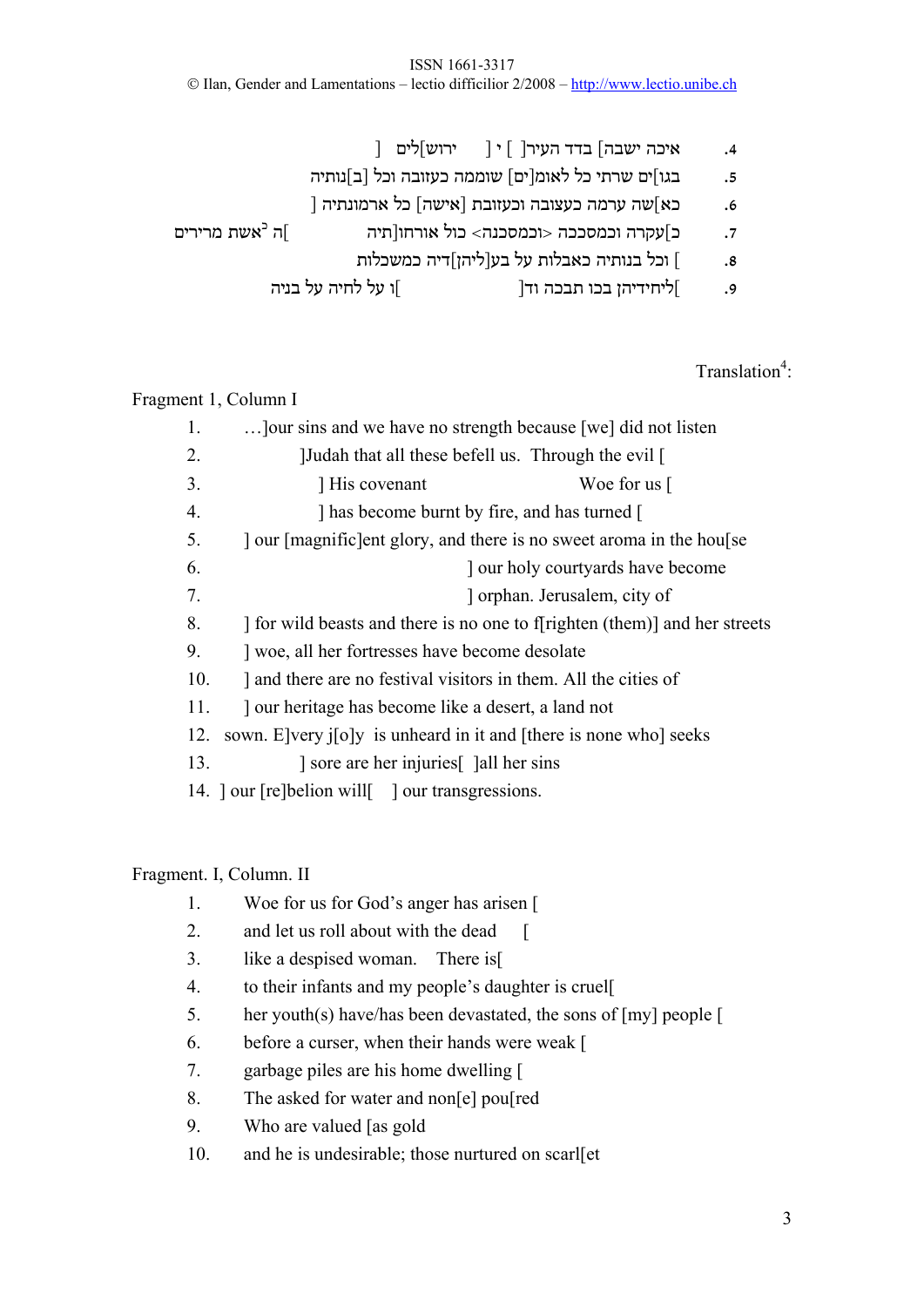ISSN 1661-3317

© Ilan, Gender and Lamentations – lectio difficilior 2/2008 – http://www.lectio.unibe.ch

- 11. and fine gold is their adornment, bearers of [
- 12. silk, blue wool and embroidery [
- 13. the noble sons delicate daughters of Zion among them [

## Fragment 2

- 1.
- 2.
- 3. ] in your tent[

4. How did sit ]alone the city [ Jerusa]lem

5. among the nati]ons, princess of all real[ms] is desolate like a [ ] and all her daughters

6. like a wo]man naked, like one suffering, and like one abandoned [by her husband]. All her places

7. like] a barren and impoverished woman. All [her] road[s ]like a woman of bitterness

8. ] and all her daughters are like mourners over [their] hu[sbands ]; her [ ]are like those bereaved

9. ]of their only ones. She weeps constantly and [ ] on her cheek over her children

This text was designated by John Allegro "Lamentations."<sup>5</sup> Only a few scholars have ever discussed it in any depth, and one of the issues they raised was this name.<sup>6</sup> Mauyra Horgan had rightly claimed that this was a misleading title, because the text is not a version of the biblical Lamentations, but rather a text deriving from a similar genre. Therefore, scholars are now calling it 4QApocryphal Lamentations.<sup>7</sup> Yet Allegro was right too in calling it Lamentations. The similarity to the biblical text is striking.

All scholars who have discussed this text have commented that it is very close to the biblical Lamentations. All also concluded, with no further discussion, that since 4Q179, like the biblical Lamentations, is a dirge over the destruction of Jerusalem, it must have been influenced by the biblical text.<sup>8</sup> With this conviction in mind, they assume that its author's concern was not really to lament the destruction of Jerusalem in 586 BCE, which was an event of the distant past, but rather to use the metaphorical language of the destruction to lament something else. $9$  This assumption is based, I suppose, on the principle employed often in the study of ancient Jewish literature, that the authors of the text had a political or theological agenda (or both) and that it was contemporary rather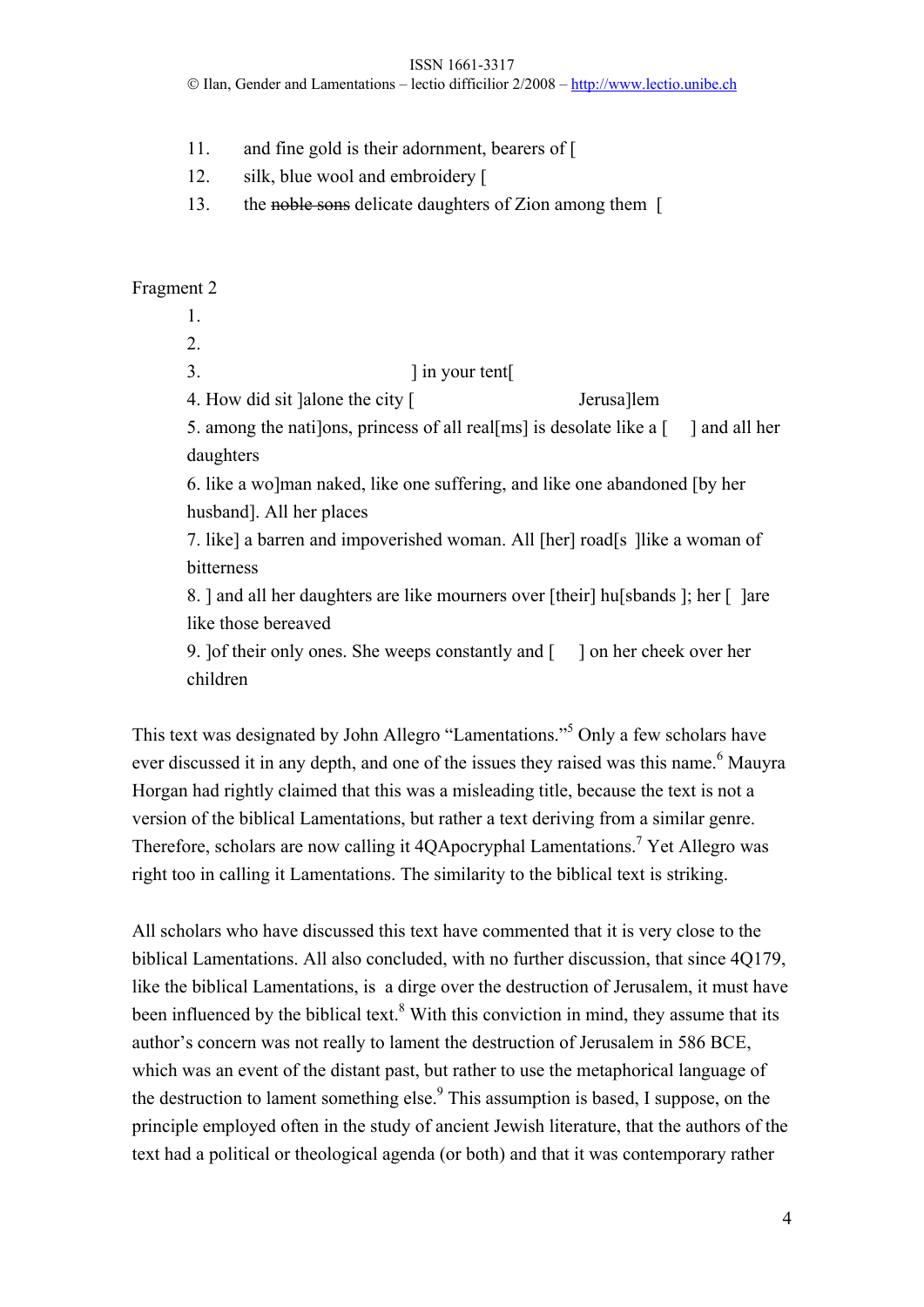than historical. Thus, for example, the rabbinic *Lamentations Rabbah*, while using the biblical lament over the destruction of the First Temple, is really actually interested in the destruction of the Second Temple.<sup>10</sup> Up to this point the scholars are in agreement, but this is where they part company. Because if it is not clear who wrote this short lament, it is also impossible to know what s/he is actually lamenting. If this is a sectarian text, as some would have it, perhaps s/he is lamenting the state of Jerusalem and the Temple in the days of the Dead Sea Sect.<sup>11</sup> But scholars are extremely careful to name a Qumran text sectarian.<sup>12</sup> Thus, if it is not sectarian, the chances of identifying the social location of such a text are slim, and its real intentions have to remain obscure.13 Our scholarly pursuit reaches an impasse.

In order to overcome this impasse let us approach the issue from a different angle. Let us not assume that the similarity to the biblical Lamentations derives from 4Q179's borrowing, but rather that 4Q179 is an alternative version of Lamentations, preserved in Qumran before the biblical text received its final form and recognition. A short review of the masoretic Lamentations' presence and distribution in Qumran can be useful here. Although it has been argued by some that the masoretic text of Lamentations is cited in the Hodayot scroll, $^{14}$  an investigation of these so-called allusions discloses that they are no more than a combination of two words, in different grammatical modes than the ones found in Lamentations<sup>15</sup> and they may have been no more than common idioms. The scroll of the masoretic Lamentations itself is attested once in Cave 4,<sup>16</sup> on two fragments from Cave 3 and on two fragments from Cave 5. The fragments from Cave 3, however, consist of 10 and 16 letter and one of the fragments from Cave 5 consists of 18 letters.17 While their reconstruction is convincing, it is hard to know how similar the entire composition in which they were embedded was to the masoretic Lamentations. I shall return to the other two larger fragments of the masoretic Lamentations from Qumran below. Thus, we may conclude that the masoretic Lamentations was known in Qumran, but there is no evidence that its form was stable. In fact, as I will show below, it was not.

As shown by the other scholars who examined this text, if we compare the masoretic Lamentations with 4Q179 linguistically and with regard to common motifs, we are struck by the apparent similarity. When we inquire what is the chief issue on which they differ we should note that gender here plays a major role.<sup>18</sup> Let us take a close look at the text of 4Q179 printed above. It has three parts, or three separate poems. The first one is an admission of guilt on the part of the writer, and is actually dissimilar to the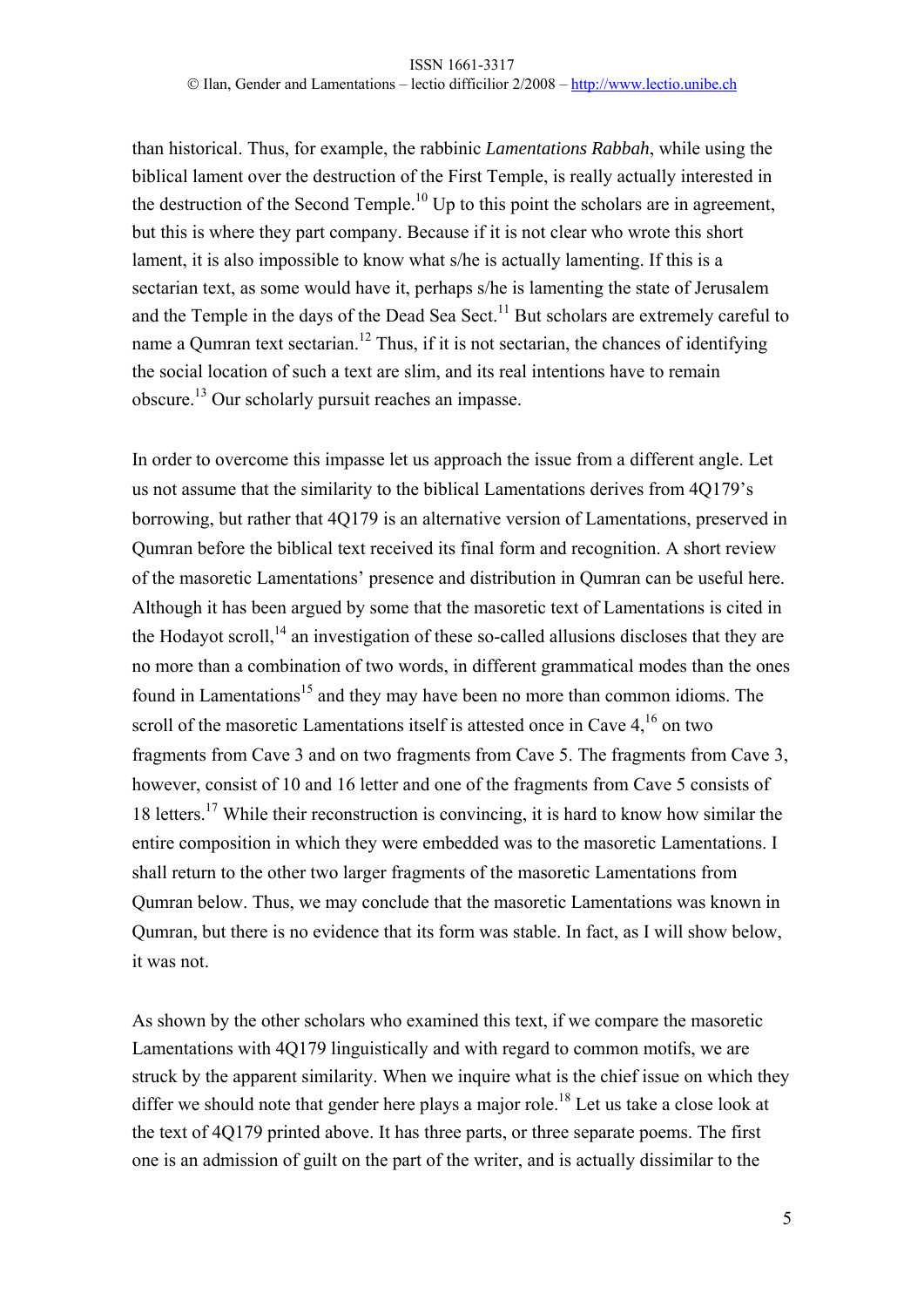biblical text of Lamentations, so we shall not discuss it here. However, the second part holds linguistic and topical similarities to Lamentations 4 and the third part is similar to Lamentations 1.

I will now present a synoptic comparison of 1Q179 with chapter 1 of Lamentations. In the first column I print the masoretic text. In the second, I present part 3 of 4Q179 as it parallels Lam 1. In the third column I present the text of Lamentations 1 as it is preserved in a scroll from Cave 4 in Qumran. In red are the words in 4Q179 that are feminine and absent from the biblical text. I have boldfaced feminine words in the biblical composition. I have boldfaced in red those words which are gendered and appear in both texts in a similar function. And in blue are presented those words in the biblical text that are clearly masculine. As is obvious, text in red in 4Q179 by far exceeds the ones boldfaced in the masoretic text. I do not present a translation, because the importance in the similarities is linguistic and not textual.

| Lamentations 1                                                    | 4Q179 fragment 2                   | $4 \mbox{QLam}^{19}$                             |
|-------------------------------------------------------------------|------------------------------------|--------------------------------------------------|
|                                                                   |                                    | Column I                                         |
|                                                                   |                                    |                                                  |
| אַיכָה יָשְׁבָה בְדָד הָעִיר רַבְּתִי עָם $(1)$                   | 4. איכה ישבה] בדד העיר[            | [ [ <b>א]למנה</b> רבתי בגוים שר[]                |
| הְיְתָה <b>בְאַלְמָנָה</b> רַבְּתִי בַגּוֹיִם <b>שָׂרָתִי</b>     | ] ים <b>שרתי</b> כל לאומ[ים]<br>.5 | 2. []בכה בַלַילה וד[]                            |
| בַּמְּדִינוֹת הָיְתָה לָמַס: ס (2) בָּכוֹ                         |                                    |                                                  |
| תִבְכֶּה בַּלַיְלָה וְדִמְעָתָהּ עַל לֶחֱיָהּ אֵין                |                                    |                                                  |
| לְהּ מְנַחֵם מִכְּל אֹהֲבֶיהָ כָּל רֵעֶיהָ בְּגְדוּ               |                                    | $\left[ \right]$ מכול אוהביה $\left[ \right]$ .3 |
| בָה הְיוּ לָה לְאֹיְבִים: ס (3) גָּלְתָה                          |                                    | 4. [] לאיבים גלתה[]                              |
| יְהוּדָה מֵעֹנִי וּמֵרֹב עֲבֹדָה הִיא יָשְׁבָה                    |                                    | 5. [היא]ה י[ש]בה בג[]                            |
| בַגּוֹיִם לֹא מָצְאָה מָנוֹחַ כְּל רֹדְפֶיהָ                      |                                    |                                                  |
| הִשִּׂיֹגוּהָ בֵּין הַמְּצָרִים: ס (4) דַּרְכֵי צִיּוֹן           |                                    | $[]$ בין $[]$ ]                                  |
| אֲבֵלוֹת מִבְּלִי בְּאֵי מוֹעֵד כְּל שְׁעָרֶיהָ                   |                                    | 7. [ ב]אי מ[ועד ]                                |
| שֹוֹמֵמִין כֹּהֲנֶיהָ נֶאֱנָחִים <b>בְּתוּלֹתֶיהָ נּוּגוֹת</b>    | 5. שוממה כעזובה וכל                | $\left[\right]$ וים $\left[\right]$ חים] א       |
| וְהִיא <b>מֵר לָהּ:</b> ס (5) הָיוּ צְרֶיהָ לְרֹא <sub>ּ</sub> שׁ | [בנ]ותיה                           | $\left[\right]$ וויהָ לראוש:] פ.                 |
| אֹיְבֶיהָ שָׁלוּ כִּי ה' הוֹגָהּ עַל רֹב פְּשָׁעֶיהָ              | 6. כא]שה ערמה כעצובה               | 10. [ רו]ב פְּשָׁעֶ                              |
| עוֹלְלֶיהָ הָלְכוּ שְׁבִי לִפְנֵי צְר: ס (6)                      | וכעזובת [אישה] כל                  |                                                  |
| וַיֵּצֵא <b>מִבַּת צִיּוֹן</b> כְּל הֲדָרָהּ                      | ארמונתיה וחו[מותיה                 | 11. [ ויצ]א <b>מבת</b> []                        |
|                                                                   | 7. כעקרה וכמסככה כול               |                                                  |
|                                                                   | $\Gamma$<br>אורחו[ת]י[ה            | Col. 2                                           |
| הָיוּ שָׂרֶיהָ כְּאַיָּלִים ל`א מָצְאוּ מִרְעֶה                   | <sup>כ</sup> אשת מרירים            | ה]יו שריה כאילים לוא לוא $1$                     |
|                                                                   |                                    | מצא ומרעה                                        |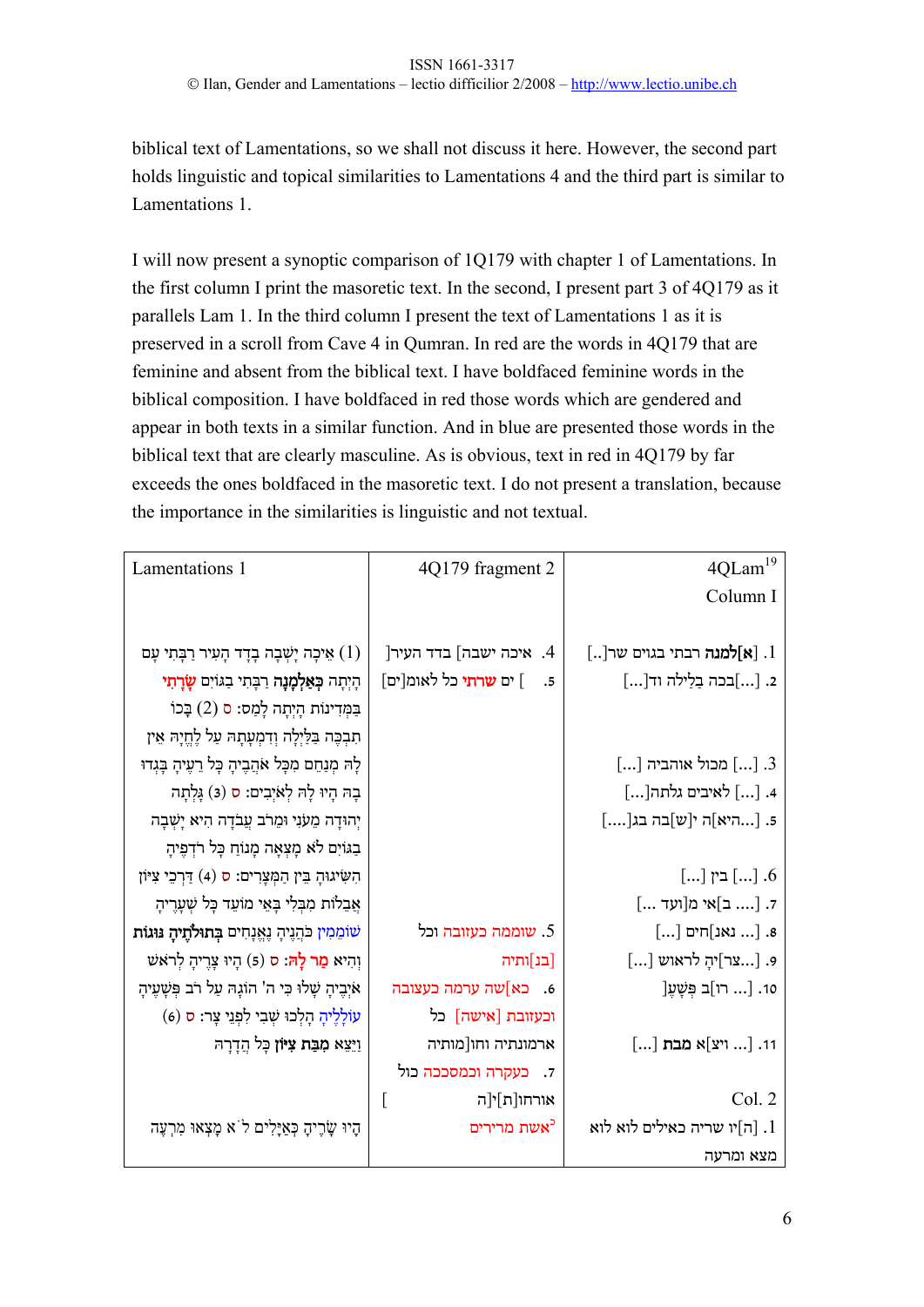| וַיֵּלְכוּ בְלֹא כֹחַ לִפְנֵי רוֹדֵף: ס (7) זָכְרָה        | 2. [ו]ילכו בלי כוח לפני רודף            |
|------------------------------------------------------------|-----------------------------------------|
| יְרוּשָׁלַם יְמֵי עָנְיָהּ וּמְרוּדֶיהָ                    | זכורה יהוה                              |
| כֹּל מַחֲמֻדָיהָ אֲשֶׁר הָיוּ מִימֵי קֶדֶם בִּנְפֹּל       | תו<br>מכאובנו אשר היו מימי [כו] $\,$ .3 |
| עַמָּהּ בְּיַד צָר וְאֵין עוֹזֵר לְהּ רָאוּהָ צָרִים       | קדם בנפל                                |
| שָׂחֲקוּ עַל מִשְׁבַּתֶּהָ: ס                              | 4. [עמ]ה ביד צר ואין עוזר צריה          |
|                                                            | שחקו על                                 |
| ַחֲטְא חָטְאָה יְרוּשָׁלַ ם (8)                            | 5. [כו]ל משבריה חטוא חטאה               |
|                                                            | ירושלים על                              |
| עַל כֵּן לְ <b>נַיִדָה</b> הָיָתָה כָּל מְכַבְּדֶיהָ       | 6. [כן ]לנוד היתה[ כו]ל [מכב]           |
| הִזִּילוּהָ כִּי רָאו                                      | דיה הזילו כיא ראו                       |
| <b>עֶרְוָתָה</b> גַּם הִיא נֶאֶנְחָה וַתְּשָׁב אָחוֹר:     | 7. [ <b>ע]רותה</b> גם[ היאה נאנחה       |
| ס                                                          | ותשב ]אחור                              |
|                                                            |                                         |
| (9) <b>טָמְאָתָה</b> ּ בְּשׁוּלֶיהָ לֹא זָכְרָה            | 8. טמאתה בש[וליה ]                      |
| אַחֲרִיתָהּ וַתֵּרֶד פְּלָאִים אֵין מְנַחֵם לָהּ           | 9. [פ]לאות ואין []                      |
| רְאֵה ה' אֶת עָנְיִי כִּי הִגְדִּיל אוֹיֵב: ס              | 10. [כי] הגדיל[ ]                       |
| (10) יְדוֹ פְּרַשׂ צְר עַל כְּל מַחֲמַדֶּיהָ כִּי          | 11. [מחמ]ד[יה ]                         |
| ּרְאֲתָה גוֹיִם בְּאוּ מִקְדָשָׁהּ                         |                                         |
| אֲשֶׁר צִוִּיתָה לֹא יָבֹאוּ בַקְּהָל לְךָ: ס              | Column III                              |
| (11) כְּל עַמָּהּ נֶאֱנָחִים מְבַקְשִׁים לֶחֶם             | שר צויתה לוא יבואו. $1$                 |
| נְתְנוּ ַחֲמַדֵּיהֶם בְּאֹכֶל לְהָשִׁיב נָפֶשׁ             | מחמדיה באוכל להשיב נפשה                 |
| ּרְאֵה ה' וְהַבִּיטָה                                      | ראה יהוה והבטה                          |
| כִּי הְיִיתִי זוֹלֵלְה: ס (12) לוֹא אֲלֵיכֶם בְּל          | 2. כיא הייתי זולל לוא אליכ[י            |
| עֹבְרֵי דֶרֶךְ הַבִּיטוּ וּרְאוּ אִם יֵשׁ מַכְאוֹב         | הכל עברי ד[רך הביטו ור]או אם[           |
| 'בְּמַכְאֹבִי אֲשֶׁר עוֹלַל לִי אֲשֶׁר הוֹגָה ה            | יש מכאוב                                |
| בְּיוֹם חֲרוֹן אַפּוֹ: ס                                   | 3. כמכאובי אשר עוללו לי אשר             |
| (13) מִמְּרוֹם שָׁלַח אֵש בְּעַצְמֹתַי                     | הוגירני י[הוה ביו]ם [חרו]נו             |
| וַיִּרְדֶּנָּה פְּרַשׂ רֶשֶׁת לְרַגְלַי הֱשִׁיבַנִי        | ממרום שלח א[ש] בעצמותי                  |
| אָחוֹר נְתְנַנִי <b>שֹׁמֵמָה</b> כְּל הַיּוֹם דְּוָה: ס    | [ויוירדני פרש רשת לרגלי השיבני          |
| (14) נִשְׂקַד עֹל פְּשָׁעַי בְּיָדוֹ יִשְׂתָּרְגוּ עָלוּ   | אחו]ר נתנני <i>שומם</i> כול             |
| עַל צַוָּארִי הִכְשִׁיל כֹּחִי נְתָנַנִי אֲדֹנָי בִּידֵי   | 4. היום וד[ו]י נקשרה על פשעי            |
| לֹא אוּכַל קוּם: ס                                         | $\left[\right.$ בידו וישתרג עולו על צ   |
| (15) סִלְה כְל אַבִּירַי אֲדֹנָי בְּקִרְבִּי קָרָא         | הכשיל כוחי נתננִי                       |
| עָלַי מוֹעֵד                                               | 5. יהוה ביד לוא אוכל לקום סלה           |
|                                                            | כול אבירי אדני בְקרבי קרא עלי           |
| לִשְׁבֹר בַּחוּרְי גַּת דְּרַךְּ אֲדֹנָי <b>לִבְתוּלַת</b> | מועד                                    |
| <b>ּבַת יְהוּדָה:</b> ס (16) עַל אֵלֶּה אֲנִי בוֹכִיָּה    | 6. לשבור בחורי גת דרך יהוה              |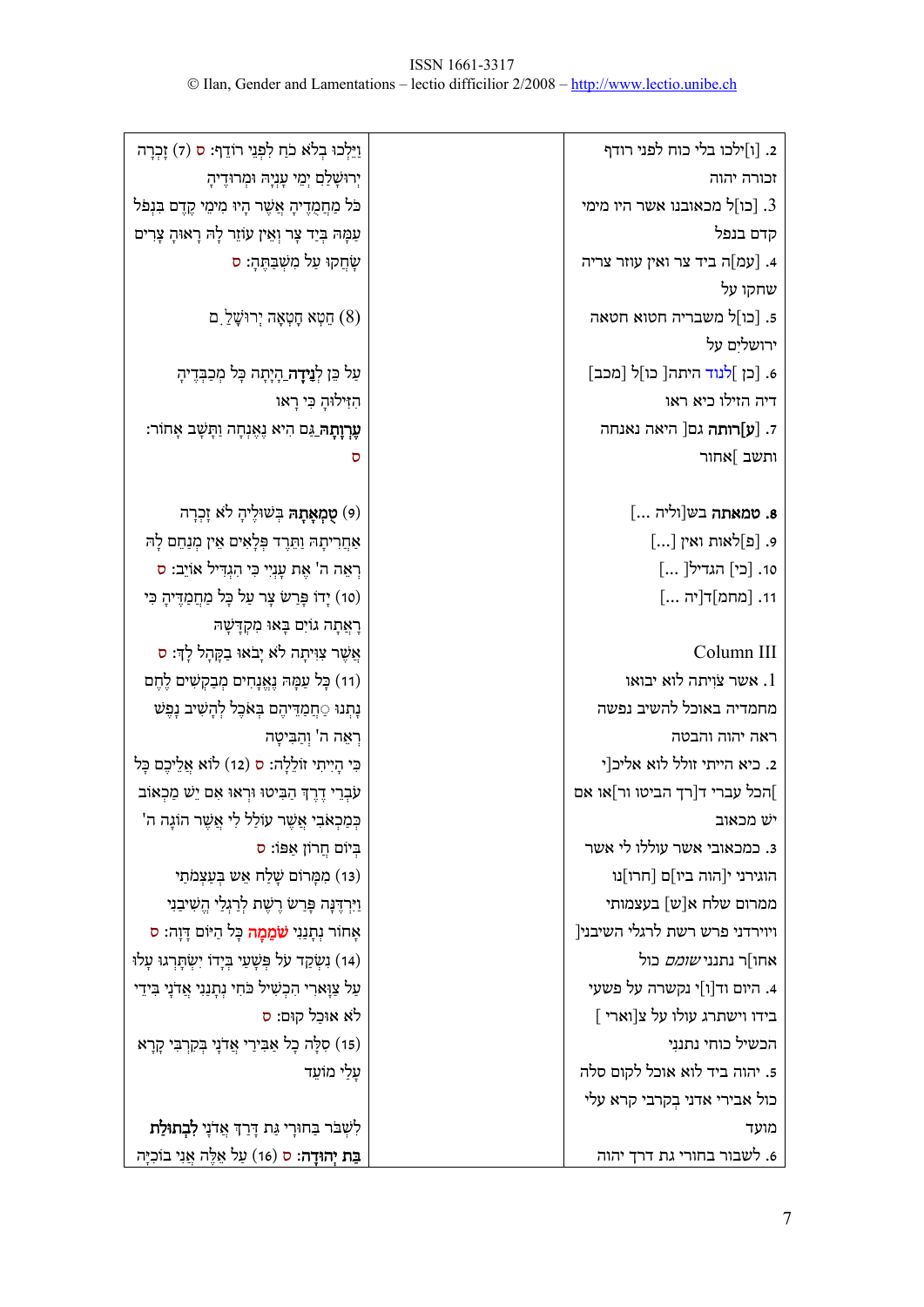| עֵינִי עֵינִי יֹרְדָה מַּיִם כִּי רָחַק מִמֶּנִּי       |                         | לבתולת בת יהודה                  |
|---------------------------------------------------------|-------------------------|----------------------------------|
| מְנַחֵם מֵשִׁיב נַפְשִׁי הָיוּ בְנַי שֹׁוֹמֵמִים כִּי   |                         |                                  |
| גָבַר אוֹיֵב: ס (17) פֵּרְשָׂה צִיּוֹן בְּיֶדֶיהָ       |                         |                                  |
| אֵין מְנַחֵם לָהּ                                       |                         | 7. פרשה ציון בי[דיה אין]         |
|                                                         |                         | מנחם לה מכול אוהביה              |
| צִוָּה ה' לְיַעֲקֹב סְבִיבָיו צָרָיו                    |                         | צדיק<br>.8                       |
|                                                         |                         | אתה יהוה צפה אדוני לְיעקוב       |
| הְיְתָה יְרוּשָׁלַם לְ <b>נִדָּה</b> בֵּינֵיהֶם: ס (18) |                         | סביב[יו צריו]                    |
| צַדִּיק הוּא ה' כִּי פִיהוּ מָרִיתִי שָׁמְעוּ נָא       | 8. וכל בנותיה כאבלות על | 9. היִתה ציון לנדות בניהמה על    |
| כְל הָעַמִּים וּרְאוּ מַכְאֹבִי <b>בְתוּלֹתֵי</b>       | על בע[ליהן]דיה כמשכלות  | אלה בכו עיני ירדה דמעתי כיא      |
| וּבַחוּרֵי הָלִכוּ בִשֵּׁבִי: ס                         | 9. ליחידיהן בכו תבכה    | רחק[ ממני]                       |
|                                                         | ירו[שלים                | 10. מ[נחם משיב ]נפש היו בני      |
|                                                         | ]ו על לחיה על בניה      | שוממים [כיא ]גבר אויב צדיק       |
|                                                         |                         | $\lceil$ הוא א $\lceil$ דוני כיא |

As can be seen, chapter 1 in Lamentations consists of feminine images, but only two of them שרתי) my mistress 1:1) and שוממה) deserted 1:13) are also repeated in the Qumran composition. Also, the term מרורים אשת) bitter woman) of 4Q179 may be viewed as similar to the description לה מר) it is bitter to her 1:4) found in the masoretic text. In fact the biblical text suggests three feminine images for Jerusalem – a widow  $(1:1)$ , a virgin (1:4; 15; 18) and a menstruant (1:8; 17). The last two represent a positive feminine image (the virgin) and a negative one (the menstruant). The first image, the widow, a woman left without her husband, is neutral, but her situation is tragic and irreversible. Because 4Q179 is fragmentary at the very beginning, it remains unclear whether it had also used the widow metaphor, and the parallel to the first verse of Lamentations is very close. However, further down in the text Jerusalem is compared neither to a sinless virgin, nor to a sinful menstruant, nor to a widow, but rather to a deserted ( ,שוממה עזובה (and infertile (עקרה (woman.

Before I attempt to say something about this difference let me draw your attention to four other textual phenomena in this synopsis.

(1) Note that the woman in 4Q179 is described as שוממה) deserted). This adjective is also used in the masoretic Lamentations, but there it is applied in verse 1:4 to the gates of Jerusalem, which in Hebrew are male and in verse 1:16 to her male sons (בניה).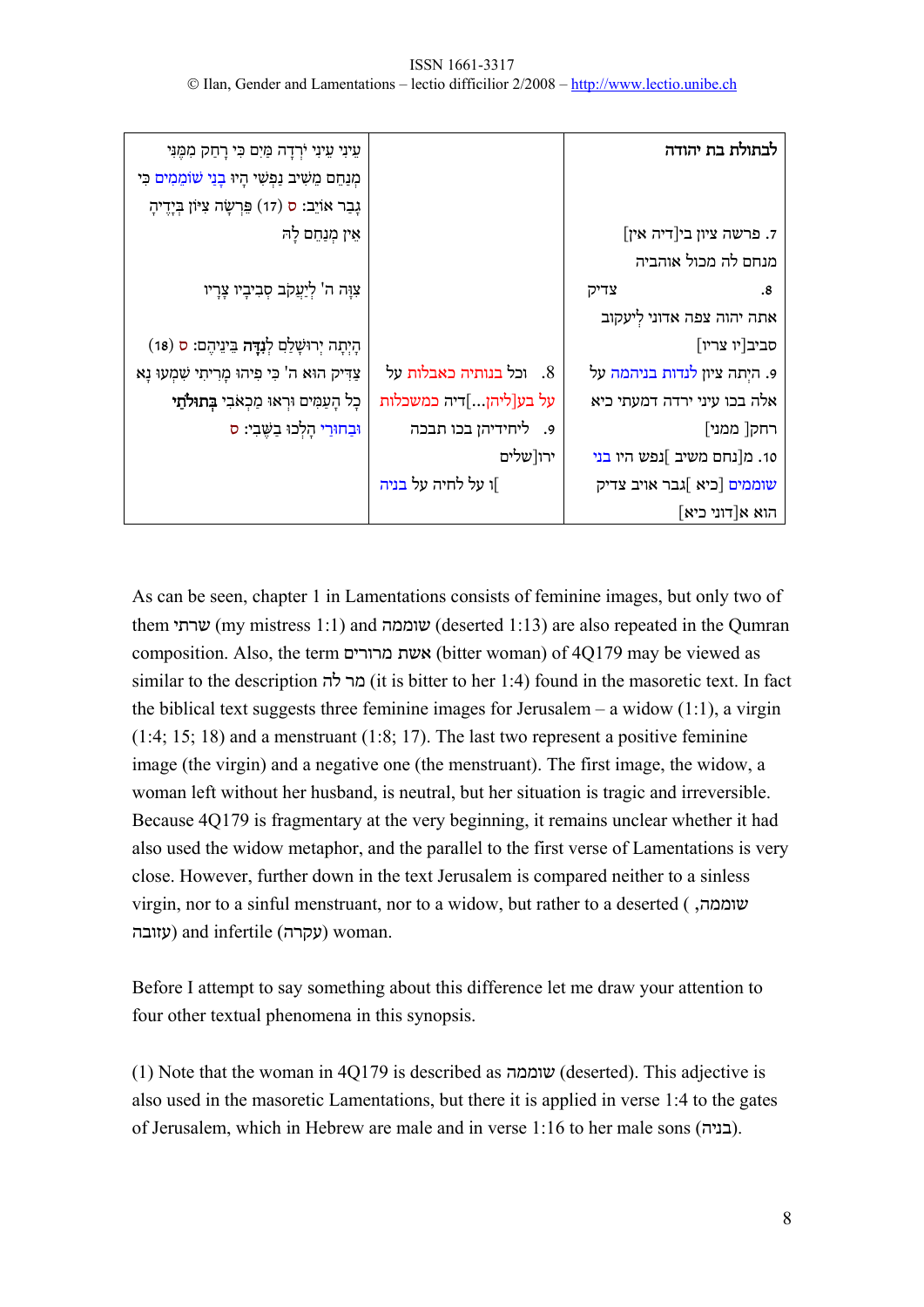(2) Jerusalem of Lam 1:4 has virgins (בתולותיה(, who are sad (נוגות(, but her children are described with the gender neutral term עולליה) 1:5(. In 1Q179 as a mother, she is the mother of daughters (בנותיה), who appear in lines 5 and 8. In line 5 they are also deserted. In line 8 they are in mourning.

(3) Note the way the editor of 4Q179 had emended the text: The woman in line 6 is not just described as deserted but also as deserted by her husband (אישה(. This last word, absent from the text, is a clearly androcentric emendation. One could instead suggest here for example the emendation אלוהיה) i.e. the woman is deserted by her God). In line 8 the daughters mourn over something that the editor has again emended as בעליהן) their husbands) although the same criticism applies here too.

(4) 4QLam eliminates the gendered feminine term לנדה) as a menstruant) from the masoretic Lamentations. In 1:8 it is replaced with לנוד) object of derision) and in 1:17 ביניהמה לנדה) a menstruant among them) is replaced here with בניהמה לנדות) sending away of their sons). Similarly the female שוממה) deserted) of 1:13 is replaced with the male שומם in 4QLam. These changes are of the same quality as those between 4Q179 and the masoretic Lamentations, where powerful feminine metaphors are toned down or removed, and male figures appear instead. 4Q179 is more female gendered than the masoretic text, and the masoretic text is more female gendered than 4QLam. This may point to the unstable character of the Lamentations texts during the Second Temple period regarding gender images.

What then is the difference between 4Q179 and the masoretic chapter 1 of Lamantation? The deserted and infertile woman of 4Q179 seems to me more human than the sinless virgin or the sinful menstruant of the masoretic text. This means that, while the masoretic Lamentations has not completely moved away from the use of the feminine metaphor, it has shifted its emphasis from a portrayal of what is reminiscent of a real woman to an unequivocal metaphor. Also the situation of 4Q179's woman is not hopeless. An infertile woman may be blessed and become fertile. A deserted woman may yet be repossessed, but the husband of a widow is dead. Masoretic Lamentations is a much more pessimistic text than 4Q179.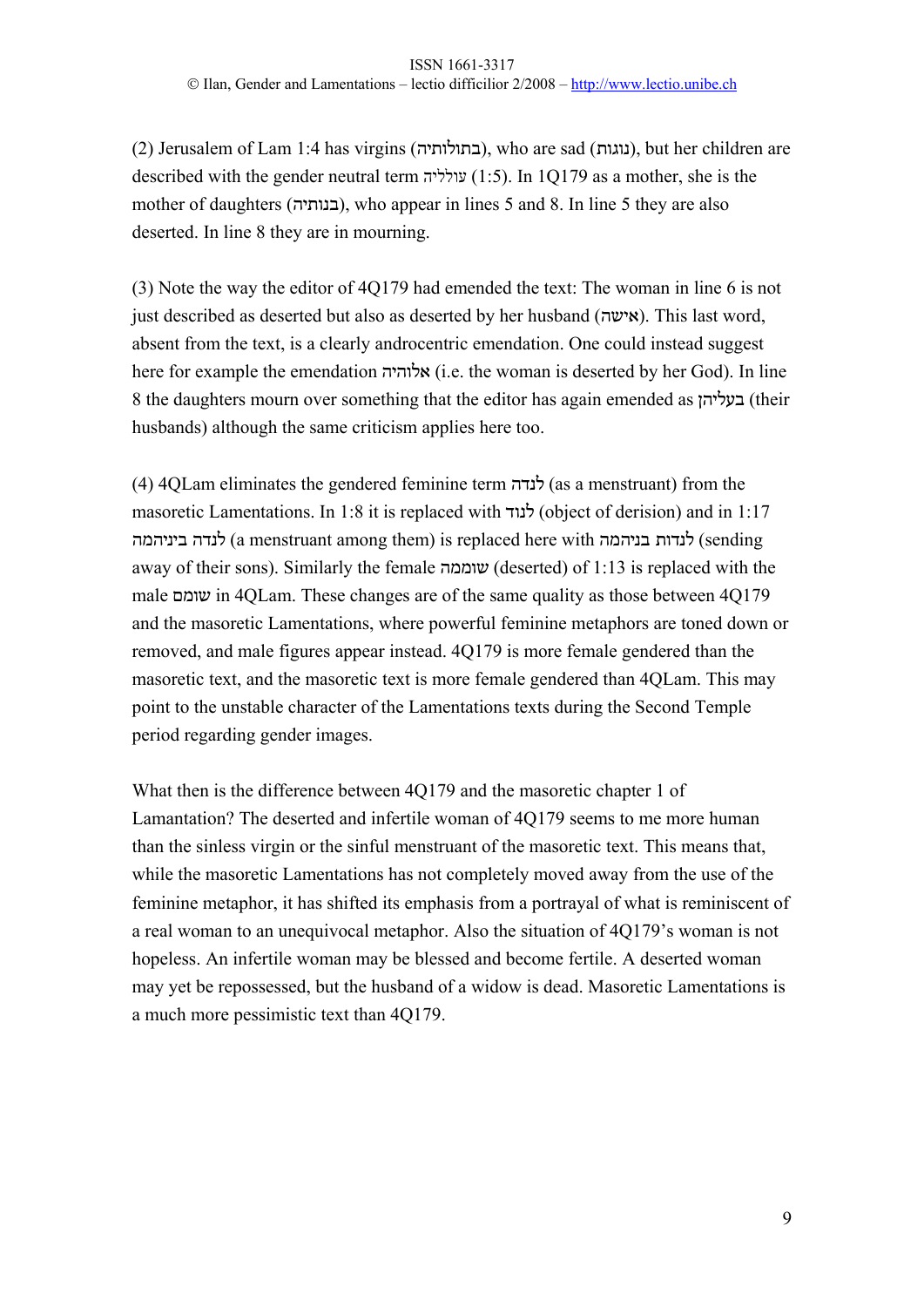| Lamentation chapter 4                                                                     | Fragment 1, Column. II               |
|-------------------------------------------------------------------------------------------|--------------------------------------|
| (1) אֵיכָה יוּעַם זָהָב יִשְׁנֶא הַכֶּתֶם הַטּוֹב תִּשְׁתַּפֵּכְנָה אַבְנֵי               | ו וכתם טוב עדים נושאים הלבו[שים $11$ |
| קֹדֶשׁ בְּרֹא <i>ּשׁ</i> כָּל חוּצּוֹת: ס                                                 | 12. ומשי תכלת ורקמה מו[              |
| (2) בְּנֵי צִיּּׂוֹן הַיְקָרִים הַמְסֻלָּאִים בַּפָּז אֵיכָה נֶחְשְׁבוּ לְנִבְלֵי         | 9. המסלאים [ב]פז                     |
| חֶרֶשׂ מַ <b>עֲשֵׂה יְדֵי יוֹצֵר: ס</b>                                                   | 13. בנות ציון {היקרים} הרכות עמם     |
| (3) גַּם <תנין> תַּגִּים חָלְצוּ שַׁד הֵינִיקוּ גּוּרֵיהֶן <b>בַּת עַמִּי</b>             | ] . לעוליהן <b>ובת עמי</b> אכזריה [  |
| לְאַכְזָר כַּיְעֵנִים בַּמִּדְבָּר: ס                                                     | 5. עלומיה שוממו בני [                |
| (4) דָּבַק לְשׁוֹן יוֹגֵק אֶל חִכּוֹ בַּצְמָא עוֹלָלִים שְׁאֲלוּ לֶחֶם                    | 8. שאלו מים ואין מגיר[               |
| פּׂרֵשׂ אֵין לְהֶם: ס                                                                     | 6. מלפני חורף בדל ידיהן [            |
|                                                                                           | 7. אשפתות מדור ביתו[                 |
| (5) הָאֹכְלִים לְמַעֲדַנִּים נָשַׁמוּ בַּחוּצוֹת הָאֱמֻנִים עֲלֵי תוֹלָע                  | 10. וחפץ אין בו אמונים עלי תול[ע     |
| חִבְּקוּ אַשְׁפַּתּוֹת: ס (6) וַיִּגְדַיל עֲוֹן <b>בַּת עַמְּי</b> מֵחַטַּאת סְדֹם        | 1                                    |
| הַהֲפוּכָה כְמוֹ רָגַע וְלֹא חָלוּ בְהּ יָדְיִם: ס (7) זַכּוּ נְזִירֶיהָ                  |                                      |
| מִשֶּׁלֶג צַחוּ מֵחָלָב אָדְמוּ עֶצֶם מִפְּנִינִים סַפִּיר גִּזְרָתָם: ס                  |                                      |
| (8) חָשַׁךְּ מִשְּׁחוֹר תְּאֲרָם לֹא נִכְּרוּ בַּחוּצוֹת צְפַד עוֹרָם עַל                 | 1. אוי לנו כי אף אל עלה[             |
| עַצְמָם יָבֵשׁ הָיָה כְעֵץ: ס (9) טוֹבִים הָיוּ חַלְלֵי חֶרֶב מֵחַלְלֵי                   | 2. ונגוללה עם המתים [                |
| רָעָב שֶׁהֵם יְזוּבוּ מְדֻקָּרִים מִתְּנוּבֹת שָׂדָי: ס (10) <b>יְדֵי נָשִׁים</b>         | 3. <u>כמשונאה</u> יש[                |
| רַחֲמְנִיּוֹת בִּשְּׁלוּ יַלְדֵיהֶן הָיוּ לְבָרוֹת לָמוֹ בְּשֶׁבֶר <b>בַּת עַמִּ</b> י: ס |                                      |
| (11) כִּלְּה ה' אֶת חֲמָתוֹ שָׁפַןּ חֲרוֹן אַפּוֹ וַיַּצֶּת אֵשׁ בְּצִיּוֹן               |                                      |
| וַתּאכַל יְסוֹדֹתֶיהָ: ס (12) לֹא הֶאֱמִינוּ מַלְּבֵי אֶרֶץ כֹּל יֹשְׁבֵי                 |                                      |
| תֵבֵל כִּי יָבא צַר וְאוֹיֵב בְּשַׁעֲרֵי יְרוּשָׁלָם: ס (13) מֵחַטּאת                     |                                      |
| נְבִיאֶיהָ עֲוֹנוֹת כֹּהֲנֶיהָ הַשֹּׁפְּכִים בְּקִרְבָּהּ דַּם צַדִּיקִים: ס (14)         |                                      |
| ַנְעוּ עִוְרִים בַּחוּצוֹת נְגֹאֲלוּ בַּדָּם בְּלֹא יוּכְלוּ יִגְּעוּ בִּלְבֻשֵׁיהֶם:     |                                      |
| ס (15) סוּרוּ טְמֵא קָרְאוּ לְמוֹ סוּרוּ סוּרוּ אַל תִּגְּעוּ כִּי נְצוּ                  |                                      |
| גַם נָעוּ אָמְרוּ בַּגּוֹיִם לֹא יוֹסִיפוּ לְגוּר: ס (16) פְּנֵי ה' חִלְקָם               |                                      |
| לֹא יוֹסִיף לְהַבִּיטָם פְּנֵי כֹהֲנִים לֹא נְשָׂאוּ וּזְקֵנִים לֹא חָנָנוּ: ס            |                                      |
| (17) עוֹדֵינוּ תִּכְלֶינָה עֵינֵינוּ אֶל עֶזְרָתֵנוּ הָבֶל בְּצִפִּיְתֵנוּ צִפִּינוּ      |                                      |
| אֶל גּוֹי לֹא יוֹשָׁעַ: ס (18) צְדוּ צְעָדֵינוּ מִלֶּכֶת בִּרְחֹבֹתֵינוּ                  |                                      |
| קְרַב קִצֵּינוּ מְלְאוּ יְמֵינוּ כִּי בָא קִצֵּינוּ: ס (19) קַלִּים הָיוּ                 |                                      |
| ּרֹדְפֵינוּ מִגִּשְּׁרֵי שָׁמָיִם עַל הֶהָרִים דְּלָקֻנוּ בַּמִּדְבָּר אָרְבוּ לְנוּ:     |                                      |
| ּס (20) רוּחַ אַפֵּינוּ מְשִׁיחַ ה' גִלְכַּד בִּשְׁחִיתוֹתָם אֲשֶׁר אָמַרְנוּ             |                                      |
| בִּצְלוֹ נִחְיֶה בַגּוֹיִם: ס                                                             |                                      |

Let us now turn to a comparison of Lamentations chapter 4 with 4Q179: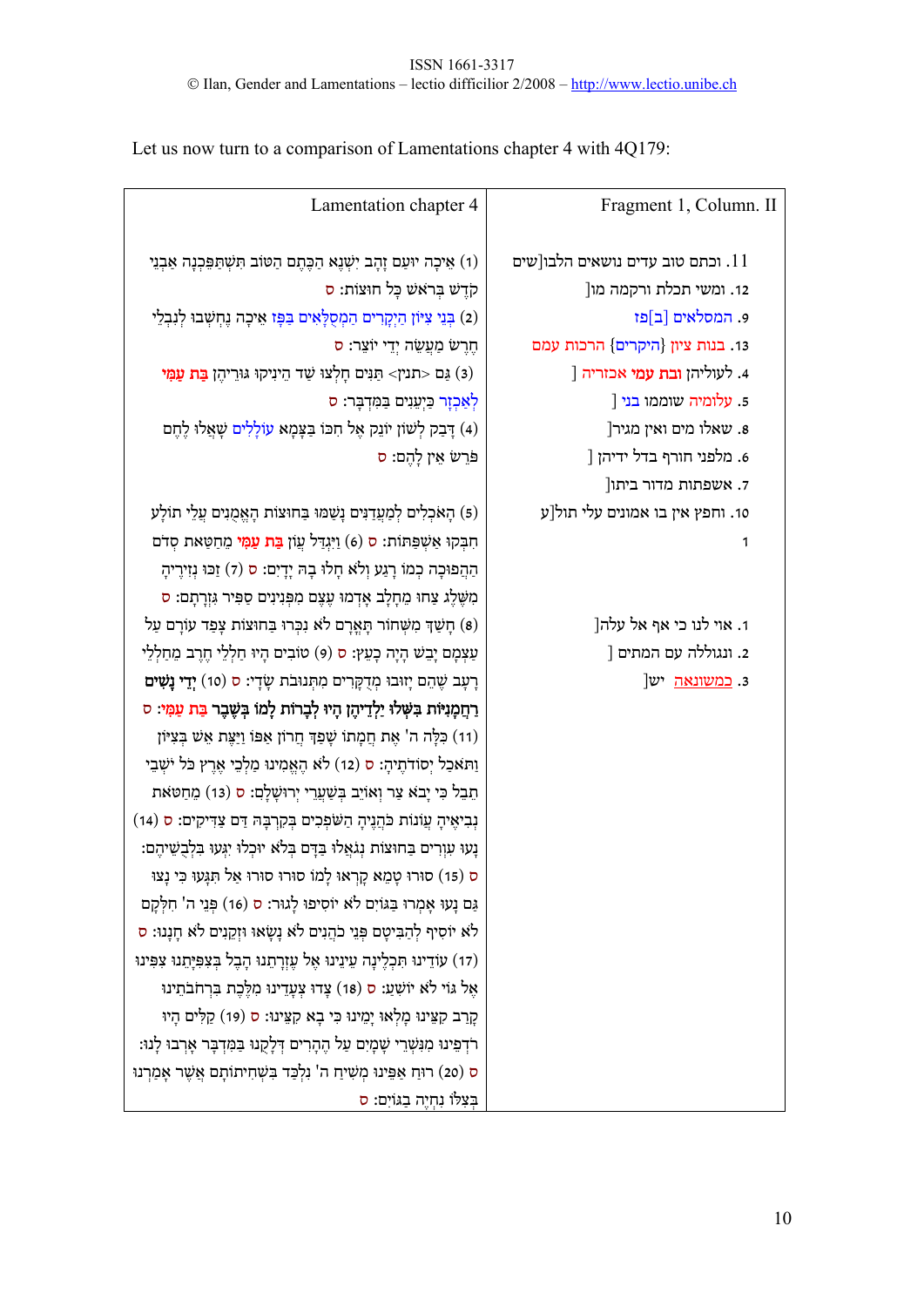This synopsis, as can be seen, has only two columns, because there is no extant Qumran manuscript of Lam 4. In chapter 4 of Lamentation we are no longer concerned with metaphor of the pitiful woman, Jerusalem, who is widowed and suffering, but rather with the daughter of Israel as a wicked, heartless mother. In 4:3 she is described as wicked. In 4:6 her crimes are described as greater than those of Sodom. In 4:10 the wickedness of the daughters of Israel is described as so great that they cook their own children. Although 4Q179 is fragmentary and we cannot judge how faithful it is to the Lamentation text, it seems that the wickedness of the daughter of Zion here is not as horrendous. In line 4 she is described as wicked (אכזריה in the feminine, unlike the masculine אכזר of the masoretic text) but unlike the masoretic text, where her victims are the dear sons of Zion (4:2) in 4Q179 her victims are the tender daughters of Jerusalem (line 13). Note also the mistake made by the scribe of 4Q179, who began to write 'dear' in the masculine (יקרים (as referring to the sons of Jerusalem, and then corrected himself. This is probably an indication that this scribe was versed in the masoretic lamentations text.

Let me sum up. I think it is hard to miss the gender implications of 4Q179. There are many more feminine images in it than in the masoretic Lamentations, and they are usually more positive or nuanced. How can this be explained? One could claim simply that the author of 4Q179 was friendlier to women and wished to 'correct' the picture emerging from the masoretic Lamentations but I find such an explanation unlikely. I think that instead of claiming that 4Q179 was composed by a 'zealous feminist,' who found Lamentations offensive and corrected it, we must look for another model here. In my opinion, it makes more sense to assume that 4Q179 is an example of the kind of texts the editor of Lamentations had before his eyes when composing the biblical treatise. The choice he made to diminish the role of women, and at the same time make more extreme the character of the female is a common trait in the process of canonizing texts, as I have argued in many of my studies.<sup>20</sup> I think this is one more such example.

One can demonstrate this process even with straight masoretic manuscripts of Lamentations found in Qumran. In the following synopsis a fragment of the masoretic Lamentations discovered in Cave  $5^{21}$  from Oumran is compared with the end of chapter 4 and the beginning of chapter 5 of the masoretic text: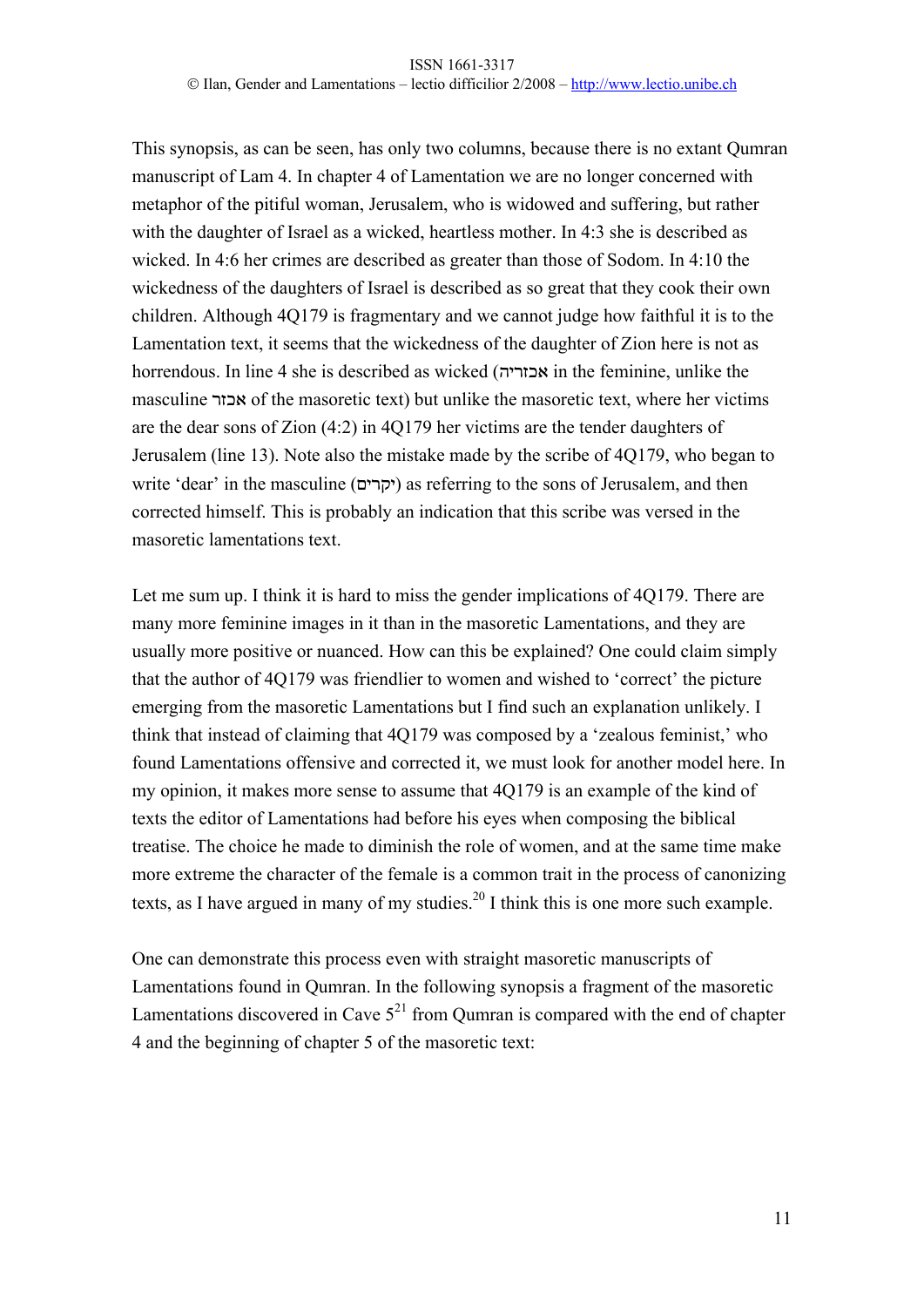### ISSN 1661-3317 © Ilan, Gender and Lamentations – lectio difficilior 2/2008 – http://www.lectio.unibe.ch

| 5Q06 Col. $IV^{22}$                                     | Lamentation $4:21-5:3$                                                   |
|---------------------------------------------------------|--------------------------------------------------------------------------|
| בגו]ים שיש[י ושמח] <b>י בת אדו[ום]</b><br>$\vert$ .1    | (21) שִׂישִׂי וְשִׂמְחִי <b>בַּת אֱדוֹם</b> יוֹשֶׁבֶת בְּאֶרֶץ עוּץ      |
| ] עליך תעב[ור כ]וס תש[כרי]<br>$\vert$ .2                | גַּם עָלַיְךָ תַּעֲבָר כּוֹס תִּשְׁכְּרִי וְתִתְעָרִי: ס                 |
| <b>ב]ת ציון</b> לוא יוסיף ל[הגלותך ]<br>$\vert$ .3      | ֹתַם עֲוֹנֵךְ <b>בַּת צִיּוֹן</b> לֹא יוֹסִיף לְהַגְלוֹתֵךְ (22)         |
| 4. פ[קד ]עוונך <b>[בת ]אדום</b> גלה על חט[אותיך ]       | פְּקַד עֲוֹנֵךְ <b>בַּת אֱדוֹם</b> גִּלֶּה עַל חַטאתָיִךָ: פ             |
| זכ[ור ] מה [ ]לנו הביטה [ ]את<br>$\cdot$ .5             | (1) זְכֹר ה' מֶה הָיָה לְנוּ הַבִּיטָה וּרְאֵה אֶת                       |
| לזרי]ם בתינו לנוכרים<br>6. חרפותי[נו                    | הֶרְפְּתֵנוּ: (2) נַחֲלָתֵנוּ נֶהֶפְּכָה לְזָרִים בְּתֵּינוּ לְנָכְרִים: |
| ] אב <b>אמותינו</b> לא בנות <b>ואלמנות</b><br>7. יתומים | (ג) יְתוֹמִים הְיִינוּ וְאֵין אָב <b>אִמֹּתֵינוּ כְּאַלְמְנוֹת:</b>      |

Note that the similarity is great but again that the most significant difference between the texts entails gender. At the very end, the Qumran text, which could (but need not be) viewed as scribal error includes not just mothers (אמתינו(, but also daughters (בנות ( among the victims of the destruction. This means that even after a masoretic text of sorts had been established for Lamentations, gender was still influencing its shaping.

If my hypothesis is correct, it demonstrates how vital the issue of gender is for such major historical and religious developments as the creation of a sacred canon of texts. This example (and others can certainly also be found) clearly shows that editors who made decisions about what texts will become authoritative and eventually be canonized, were sensitive to gender and the proper ordering of the world according to strict gender categories. Any deviations from the theme they removed or corrected. The masoretic biblical text we possess seems to be a text in this editing process frozen in time. In Qumran we have examples both of what was removed from the text (4Q179) and of what could further have been removed, but was not (4QLam).

 1 For Biblical texts see Ulrike Sals, *Die Biographie der 'Hure Babylon'. Studien zur Intertextualität der Babylon-Texte in der Bibel*. (Tübingen 2004); for apocryphal and intertestamental literature see Edith McEwan Hymphrey, *The Ladies and the Cities: Transformation and Apocalyptic Identity in Joseph and Aseneth, 4 Ezra, the Apocalypse and the Shepherd of Hermas* (Sheffield 1995), particularly pp. 20-23. On the image of the city as a female goddess in visual art see e.g. Tobias Dohrn, *Die Tyche von Antiochia*, Berlin 1960.

 $2$  A recent example is Amy Kalmanofsky, "Their Hearts Cried Out to God: Gender and Prayer in the Book of Lamentations," in Deborah W. Rooke (ed.), *A Question of Sex?*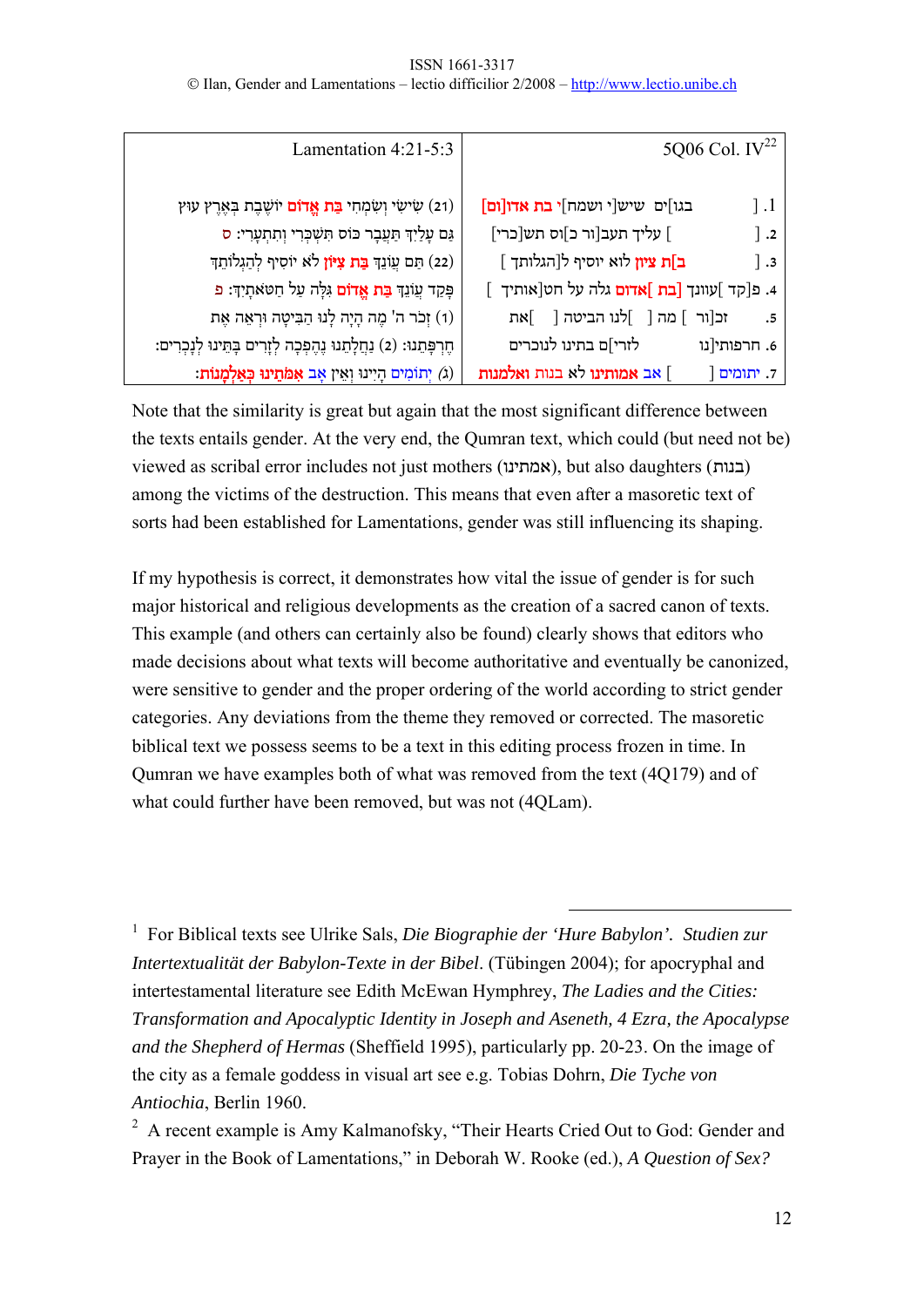*Gender and Difference in the Hebrew Bible and Beyond* (Sheffield 2007) 53-65 and see also additional bibliography there.

3 This version is found in Donald W. Parry and Emanuel Tov (eds.), *The Dead Sea Scrolls Reader Part 5: Poetic and Liturgical Texts* (Leiden Boston 2005) 148-51, edited and translated by Moshe J. Bernstein.

4 *Ibid*.

1

5 John Allegro, *Discoveries in the Judaean Desert* 5 (Oxford 1968) 75.

6 See Mauyra P. Horgan, "A Lament over Jerusalem (4Q179)" *Journal of Semitic Studies* 18 (1973) 223.

7 See Parry and Tov, *The Dead Sea Scrolls Reader*, 148.

8 Horgan, "A Lament over Jerusalem," p. 223: "The work clearly belongs to the literary genre of the lament; … images are drawn … from the biblical book of Lamentations …" and also Adele Berlin, "Qumran Laments and the Study of Lament Literature," in Esther G. Chazon, (ed.), *Liturgical Perspectives: Prayer and Poetry in Light of the Dead Sea Scrolls* (Leiden 2003) 1-17 (p. 1: "It is obvious that this composition has drawn heavily on the book of Lamentations …"); Jesper Høgenhaven, "Biblical Quotations and Allusions in 4QApocryphal Lamentations, (4Q179)," in Herbert and Tov (eds.), *Bible as Book* (p. 116: "… there is a demonstrable and particularly strong link between 4Q179 and the biblical Book of Lamentations"). Hananiah Michaeli, "Reconstruction of '*Lamentations*' from Qumran: 1Q179," *Beit Mikra* 46 (2001) 146-70 (Hebrew) (p. 148: "The [full] reconstruction [of this text] must be based on the biblical Lamentations Scroll … which shares with 4Q179 the description of the destruction" – my translation T.I.).

<sup>9</sup> E.g. Horgan, "A Lament over Jerusalem," 222 writes: "There is nothing within the text itself which gives any firmer indication of the date except perhaps the devastation of Jerusalem which is described. Theoretically *4Q179* could be a poetic reminiscence of the fall of Jerusalem in 578 B.C. … but it is possible that more contemporary events inspired the work. In I Macc. i. 16-40 there is an account of Antiochus IV Epiphanes' attack on Jerusalem following his campaigns against Egypt (169/8 and 168/7 B.C.) … the details of the destruction as presented in I Maccabees [are] similar to the content of *4Q179* …"

10 See Galit Hasan-Roken, *Web of Life: Folklore and Midrash in Rabbinic Literature*  (Stanford 2000) 12.

<sup>11</sup> As suggested by Berlin, "Qumran Laments," 9, who writes: "All this begins to add up to a peculiarly Qumranic view of Jerusalem. The poet may be conveying a picture of the condition of Jerusalem of his own time, which he couched in the language of the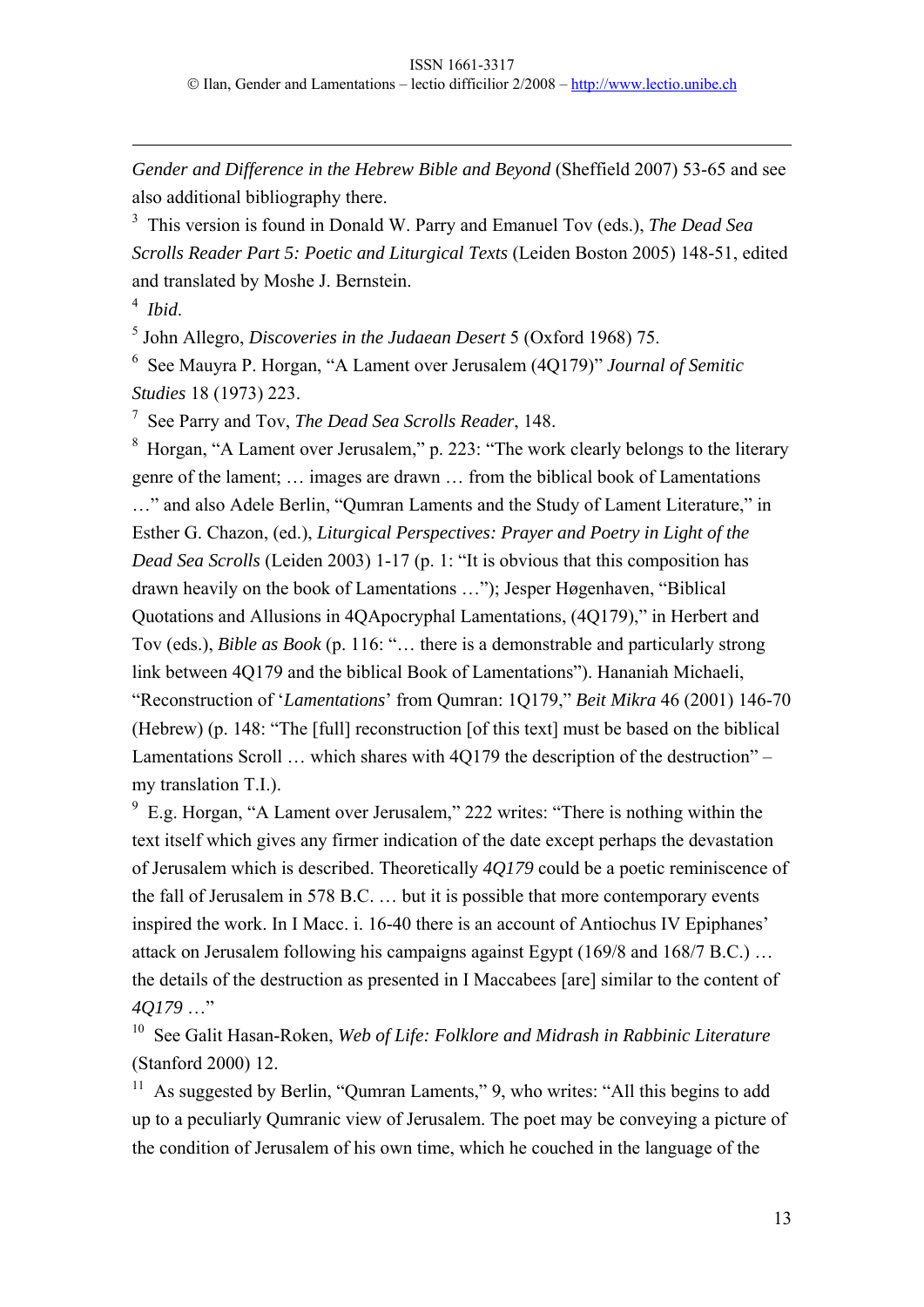destruction of 586 BCE. To the Qumran community, the Temple was a place of impurity, unfit for sacrifice, and whatever sacrificing was done there would not be pleasing to God. It may not be going too far to say that for the Qumranites the Temple was, in a cultic sense, still in ruins."

<sup>12</sup> See Dvora Dimant, "The Qumran Manuscripts: Contents and Significance," in Dvora Dimant and Lawarence H. Schiffman, *Time to Prepare the Way in the Wilderness: Papers on the Qumran Scrolls by Fellows of the Institute of Advanced Studies of the Hebrew University, Jerusalem 1989-1990* (Leiden 1995) 27-30. On p. 47 she labels 4Q179 as non-sectarian.

<sup>13</sup> And see the words of Høgenhaven, "Biblical Quotations and Allusions," 120: "It may be added that the general theme of 4Q179, the image of Jerusalem in ruins, is itself a strong biblical theme, reflected as it is in Daniel, Psalms, and a great number of prophetic passages. The theme also occurs with theological significance in other writings from the Qumran library. In light of this literary background there should seem little reason to look for any specific historical events as the background for 4Q179." <sup>14</sup> See Lange, "The Status of the Biblical Text," 28, n. 12. The references in this footnote are very confusing and in one case incorrect, and see next note.

 $^{15}$  These are Lam 3:17 (תזנח משלום נפשי) 11 m (תזנח משלום נפשי) 3:14 (שלומי לא הזנחת)  $P_{\rm{211}}$  (אני הייתי נגינה לפושעים)  $11$ 1  $2$  in  $10$ H  $2$  in  $1$  in  $1$  out compare also  $P_{\rm{21ms}}$ 69:13 (שכר שותי ונגינות שער יושבי בי ישיחו(, which could be the source of this text. Both these references were suggested by J. Licht, *The Thanksgiving Scroll: A Scroll from the Wilderness of Judaea* (Jerusalem 1957) 67, 144 (Hebrew). See also Lam 3:48 (<br/>r 2011 (ולא פצו עלי פיהם) 11 DH $5:11$  (ולא פצו עלי פ<br/>as identified by Johann Maier,  $Die$ *Qumran-Essener: Die Texte vom Toten Meer* III (München 1969) 178. Note that both scholars failed to identify Lamentation 'quotations' identified by the other. 16 See Frank Moore Cross, in *Discoveries in the Judaean Desert* 16 (Oxford 2000) 229-

37.

1

17 For the Cave 3 fragments see: M. Baillet, *Discoveries in the Judaean Desert* 3 (Oxford 1962) 95:

Lam 1:10-2:

| ]קהל [   |  |
|----------|--|
| ] יהוה [ |  |
| ∫ הוג[ה  |  |

Lam 3:53-62:

] צמתו ב[בור ] קולי שמע[ת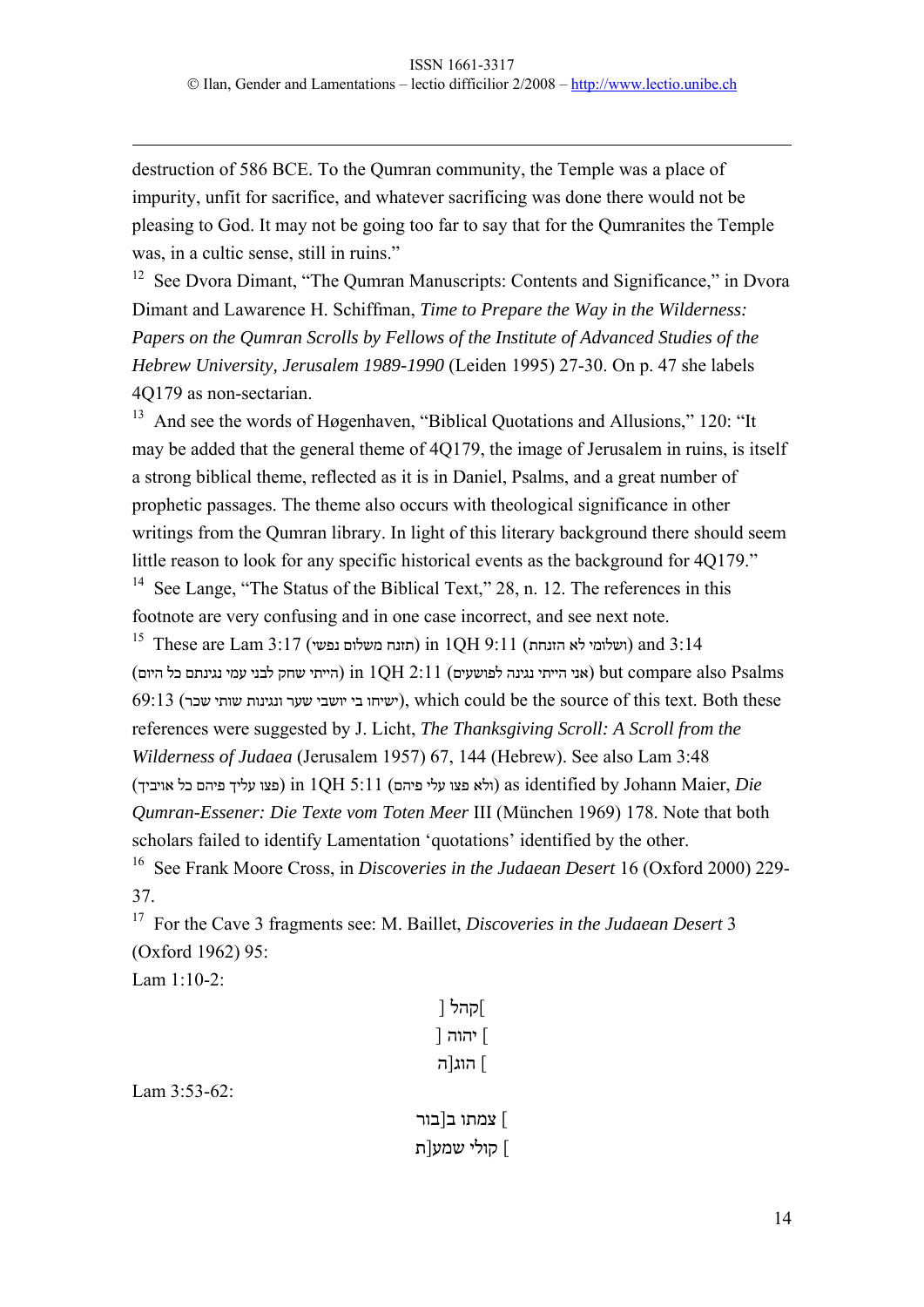] ראי[תה ] ש[פ]ת[י For the cave 5 fragment see Josef T. Milik, *ibid*., 176-8: [עוד]ינה צדו צע[דינו קלים ה אפינו [

1

 $18$  Gender is such a generic issue in the imagery of Lamentations that anyone who deals with these texts is bound to come across it. Thus Horgan, "A Lament over Jerusalem," 228-9, wrote: "The third column describes the desolate city as a woman and enumerates her sorrows. The principle allusions are to Lam. i. 2 and Isa [iah] liv. 5-6. Jerusalem and all her daughters, i.e. the surrounding cities have been abandoned … she mourns the fate of the people, her children." Horgan here chooses to stress the similarities rather than the differences. Berlin, "Qumran Laments," 8, writes: "Whereas Lam 1:1 speaks of a widowed woman dwelling alone and then goes on to portray a faithless woman, 4Q179 2, calling on descriptions of the destroyed cities from Isa [iah] 54:1-6 and perhaps Zeph [aniah] 2:4, speaks of a woman abandoned, barren and bitter." She obviously notes the difference between 4Q179 and the masoretic text but assigns this difference to a reference found in 4Q179 to another biblical allusion. She is consistent in her understanding of the text as secondary to the biblical. Høgenhaven, "Biblical Quotations and Allusions," 119-20, writes: "In the text of the column preserved on fragment 2 (column iii) we have a direct quotation from the opening phrase of Lamentations 1:1. This quotation is then used as a starting-point for developing the metaphor of Jerusalem as a mourning, abandoned woman, a metaphor which governs the entire following description. A biblical allusion is thus made the structuring principle of the text, biblical allusions and materials being employed extensively to elaborate the metaphor, yet the context created is a new context in its own right." The 'structuring principle' in the understanding of this scholar is that this composition is secondary to the biblical ones, but aside from that he comes closest to identifying the unique gendered features of this text.

19 Cross, *Discoveries in the Judaean Desert* 16, 231-2.

20 And see recently Tal Ilan, *Silencing the Queen: The Literary Histories of Shelamzion and other Jewish Women* (Tübingen 2006) especially the Introduction.

 $21$  On the insignificance of the provenance of a manuscript in the Qumran caves see Dimant, "The Qumran Manuscripts," 30-1.

22 Milik, *Discoveries in the Judaean Desert* 3, 176-7.